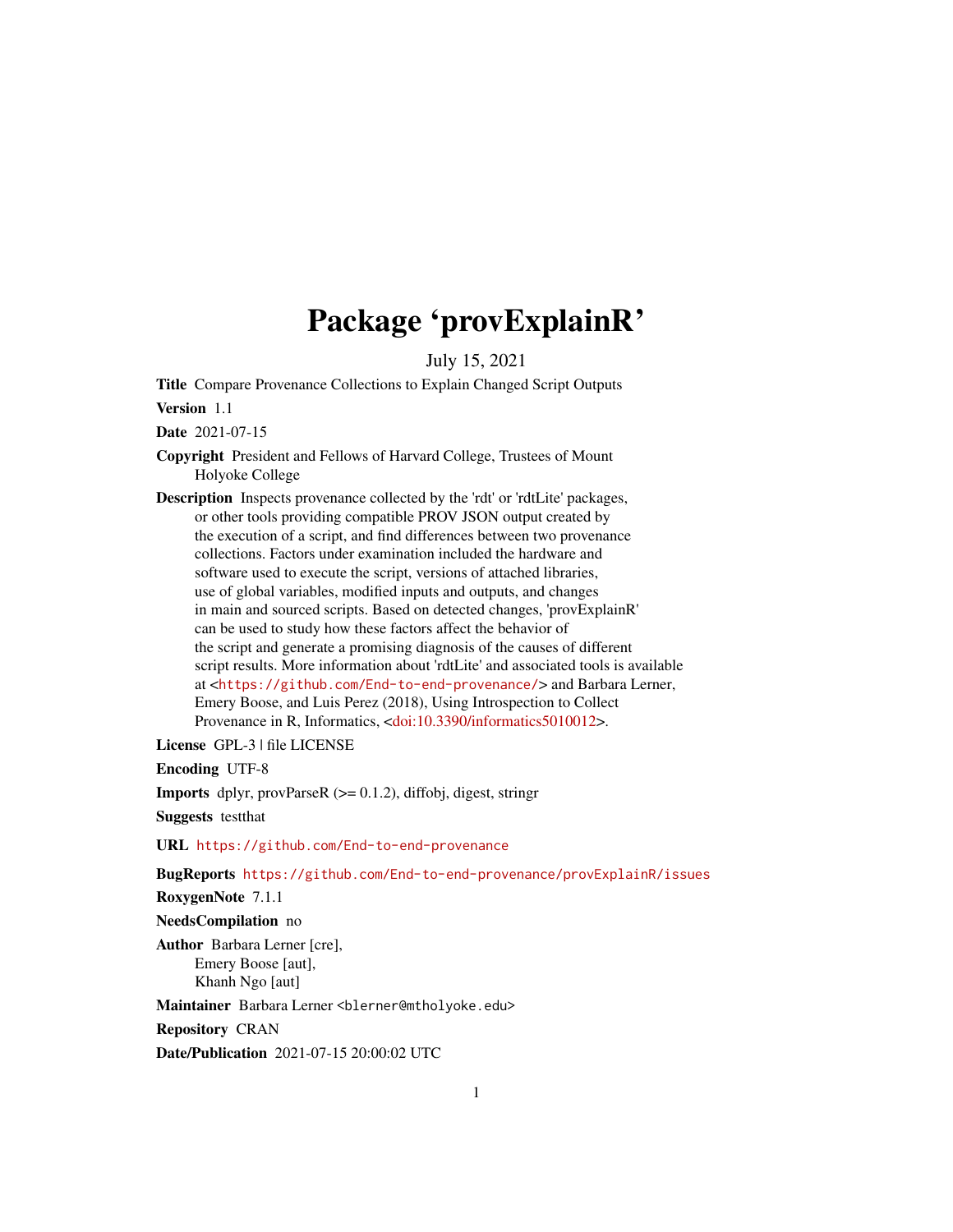# R topics documented:

```
prov.explain . . . . . . . . . . . . . . . . . . . . . . . . . . . . . . . . . . . . . . . . . 2
```
#### **Index** [4](#page-3-0)

prov.explain *Provenance comparison functions*

#### Description

prov.explain reads two provenance collections and finds differences between these two versions. prov.diff.script visualizes the differences between two versions of a script that were previously executed.

#### Usage

```
prov.explain(dir1, dir2, save = FALSE)
```
prov.diff.script(first.script, dir1, dir2, second.script = NULL)

#### Arguments

| dir1          | path to first provenance directory                                            |
|---------------|-------------------------------------------------------------------------------|
| dir2          | path to second provenance directory                                           |
| save          | if true saves the report to the file prov-explain. txt in the first directory |
| first.script  | name of first script                                                          |
| second.script | name of second script, if different from the first script's name              |

#### Details

prov.explain and prov.diff.script are intended to help a user determine what has changed if multiple executions of a script lead to different results. prov.explain does this by comparing provenance collected using the rdtLite or rdt packages. prov.diff.script compares copies of the R scripts saved in provenance directories at the time that the scripts were executed.

The types of differences that prov.explain can find include:

- Environmental information identifying when the scripts were executed, the version of R, the computing systems, the tool and version used to collect the provenance, the location of the provenance file, and the hash algorithm used to hash data files.
- Versions of libraries loaded
- Versions of provenance tools
- Contents and names of main and sourced scripts

The prov.diff.script compares two versions of a script. Users must specify the name of the first script, the provenance directory associated with the first execution of the script, and the provenance directory associated with the second execution of the script. The name of the second script is optional. If it is omitted, the same script name is looked for in the second provenance directory

<span id="page-1-0"></span>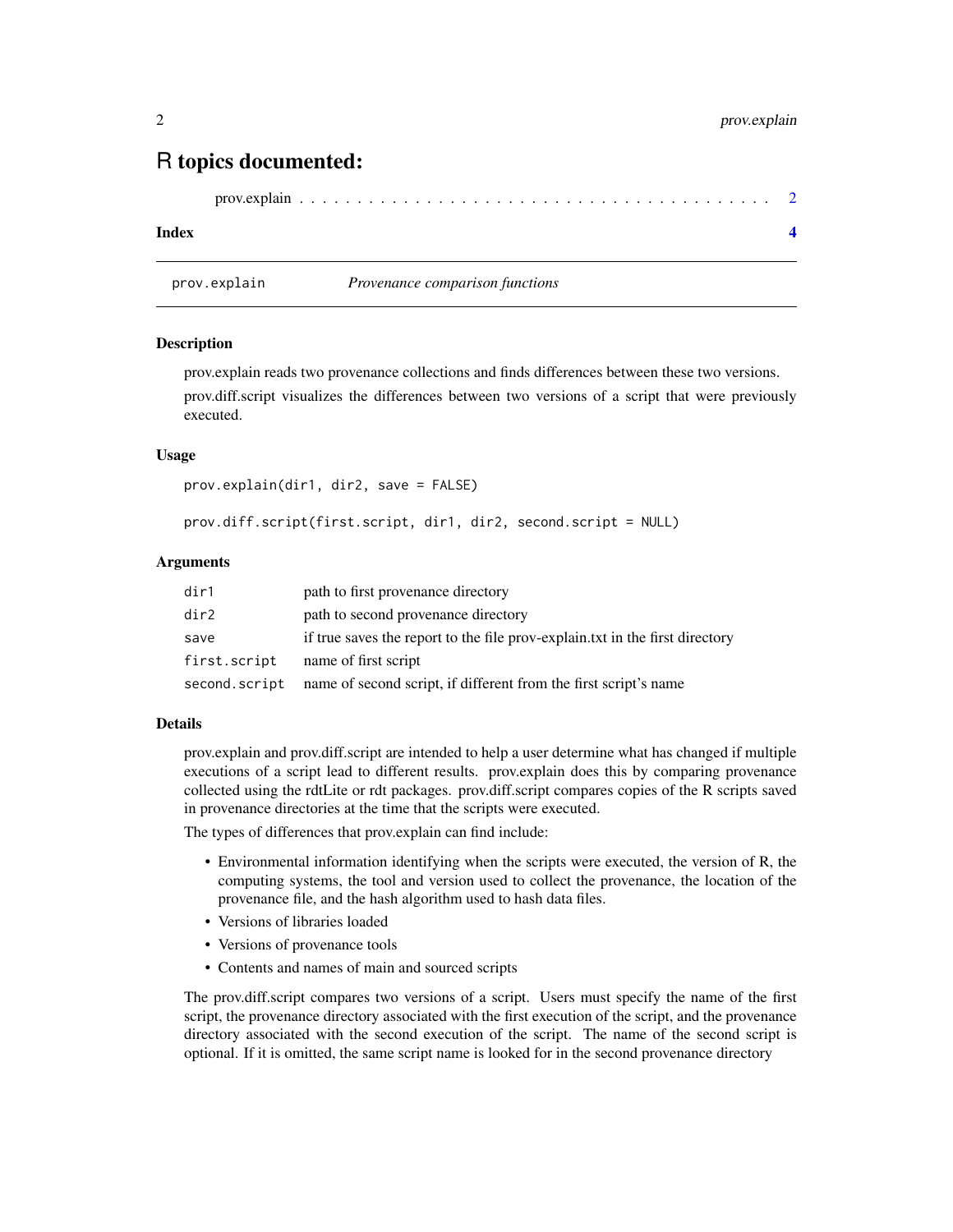## prov.explain 3

### Examples

## Not run: prov.explain("first.test.dir", "second.test.dir")